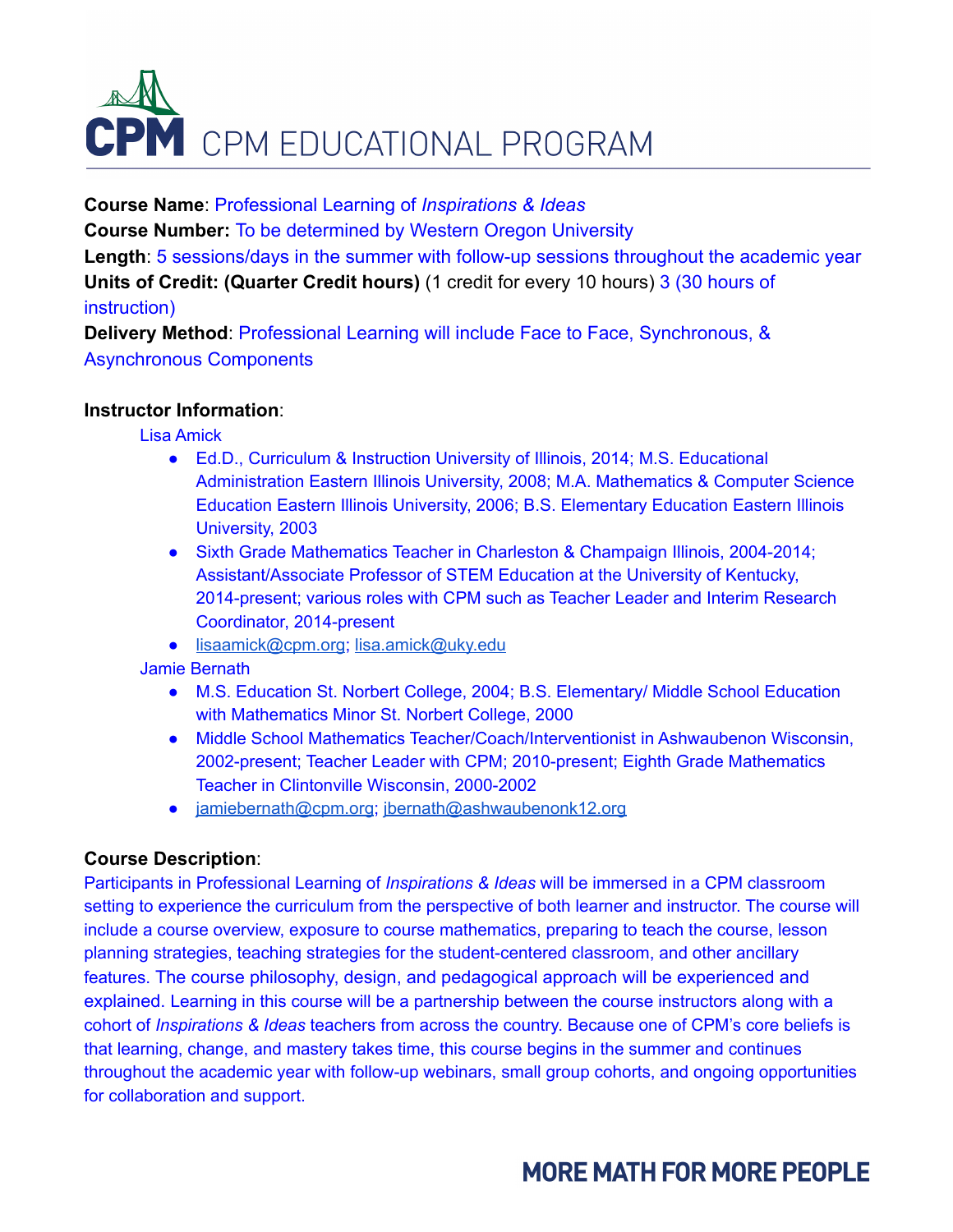## **Prerequisites**:

- Course Pre-work:
	- Instructional Module 0, Introduction to CPM's Learning Management System, if virtual sessions will be used
	- There will be several pre-course requirements such as purchasing materials, gaining access to the ebook, and some readings that will be required before the course begins

## **Participant Learning Outcomes:**

Participants will:

- complete a learning series (face-to-face, synchronous, and/or asynchronous) to develop a shared understanding of the structure and resources for *Inspirations & Ideas*, including philosophy, pedagogy, lesson planning, internet resources, etc.
- participate in mathematics problem solving activities (including manipulatives and technology-based activities) that model *Inspirations & Ideas* lessons, pedagogy, and philosophy to gain an understanding of and have practice with key components of the course.
- engage in effective study team (collaborative learning groups) and teaching strategies as they learn to address issues of equity and universal access common to secondary mathematics classrooms.
- understand and learn from pilot and previous years experiences and research.
- experience perseverance while engaging in tasks as mathematicians, alternating between "wearing their student and teacher hats."
- build a collaborative network with course instructors and fellow *Inspirations & Ideas* teachers.

#### **Course Specific Technical Requirements:**

*(Add any software or tools needed.)*

The CPM Teacher Edition for *Inspirations & Ideas*, the participant handbook for this course, and other additional resources will be provided.

#### **Course Outline/Schedule:**

#### **Course Outline:**

- Day/Session 1:
	- introduction to the course structure, key components, integrated Desmos activities, productive struggle, and launches
	- *Inspirations & Ideas* lessons will be used to walk through content, model problem-solving, study team teaching strategies, and ways to anticipate and respond to struggle
- Day/Session 2:
	- introduction to reflective journals, personal narratives, the *I&I* ebook, questioning, the brain thread, team support and the 5 Practices
	- revisiting productive struggle, problem solving, study team teaching strategies, key components, and Desmos
- Day/Session 3: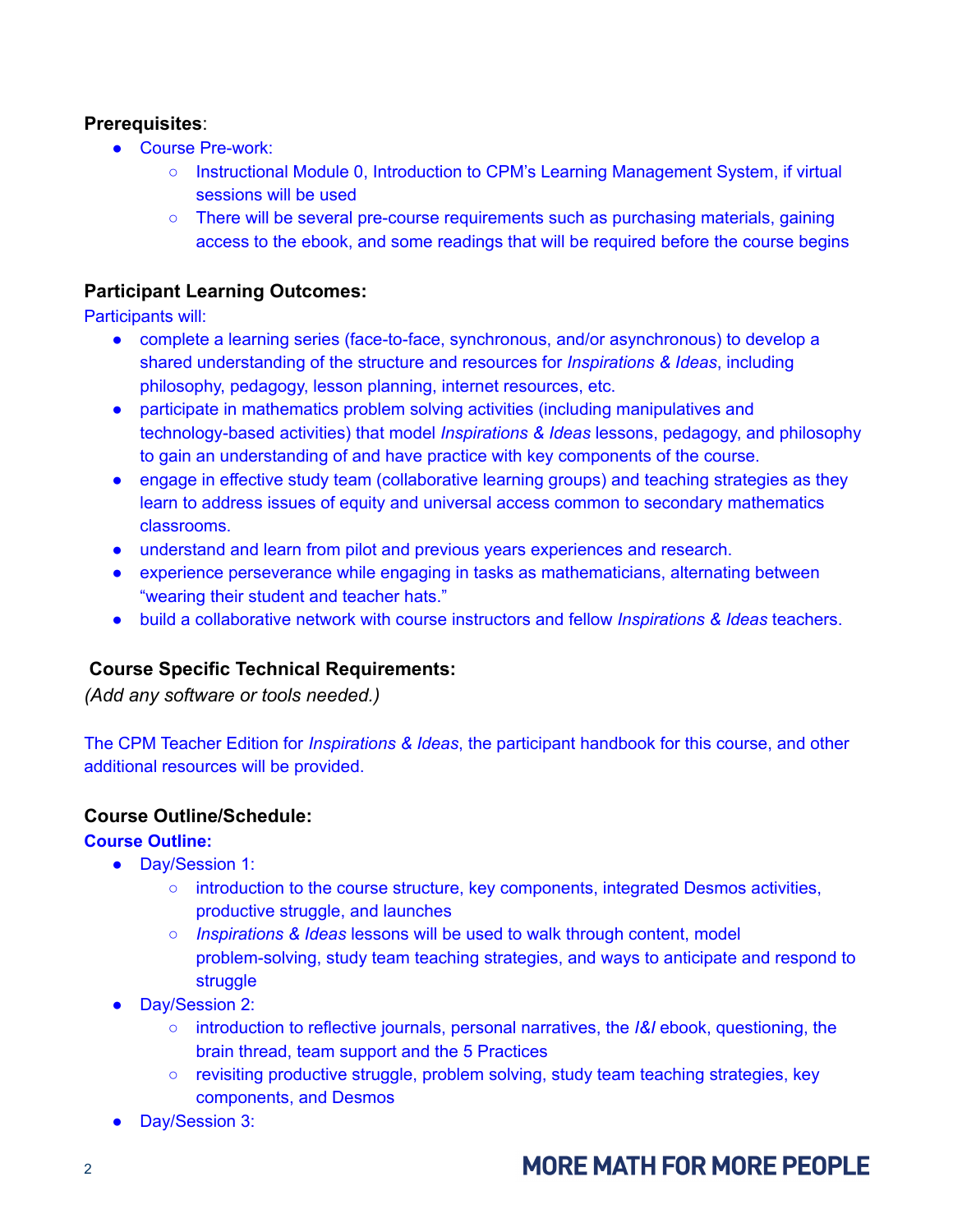- $\circ$  Introduction to deficit language, relationship building, rough draft math talk, and data days
- *Inspirations & Ideas* lessons will be used to walk through content, experience the Algebra readiness thread, revisit problem-solving and study team teaching strategies, and experience manipulatives such as the Fraction Feud cards
- Beginning of the micro teaching activity and planning
- Day/Session 4:
	- introduction to the history, structure, design, and pilot work
	- *Inspirations & Ideas* lessons will be used to walk through content, experience the geometry and exponent progressions, revisit study team teaching strategies and productive struggle
	- Micro teaching activity planning and demonstrations
- Day/Session 5:
	- introduction to past and current research and learnings on the course
	- revisiting personal narratives, goal setting, and Key Components
	- *Inspirations & Ideas* lessons will be used to walk through content, revisit problem solving, and study team teaching strategies
- Follow Up Sessions:
	- These sessions will occur throughout the academic year to foster collaboration and support among participants and will focus on topics such as refining *Inspirations & Ideas* teaching, goal setting, professional networking, lesson planning and analysis, relationship building, progress monitoring, and personal narratives

# **Course Requirements:**

(Explain Participation requirements, discussion board, assignments/assessments, projects, exams, etc. as applicable; this will vary by course)

# **Course Evaluation Methods**:

Participants are invited to engage fully in the various course components in order to receive full credit. Each participant is encouraged to offer contributions during both team and large group discussions. They will also be prompted to share their perspective and work with their team and the entire class. Surveys and reflection documents will serve as evidence of participants learning.

# **Grading**:

Pass: 80% minimum attendance, participation, and completion of assignments required to pass. Fail: less than 80% attendance, participation, and completion of assignments required to pass

# **Credit Requirements:**

Participants will: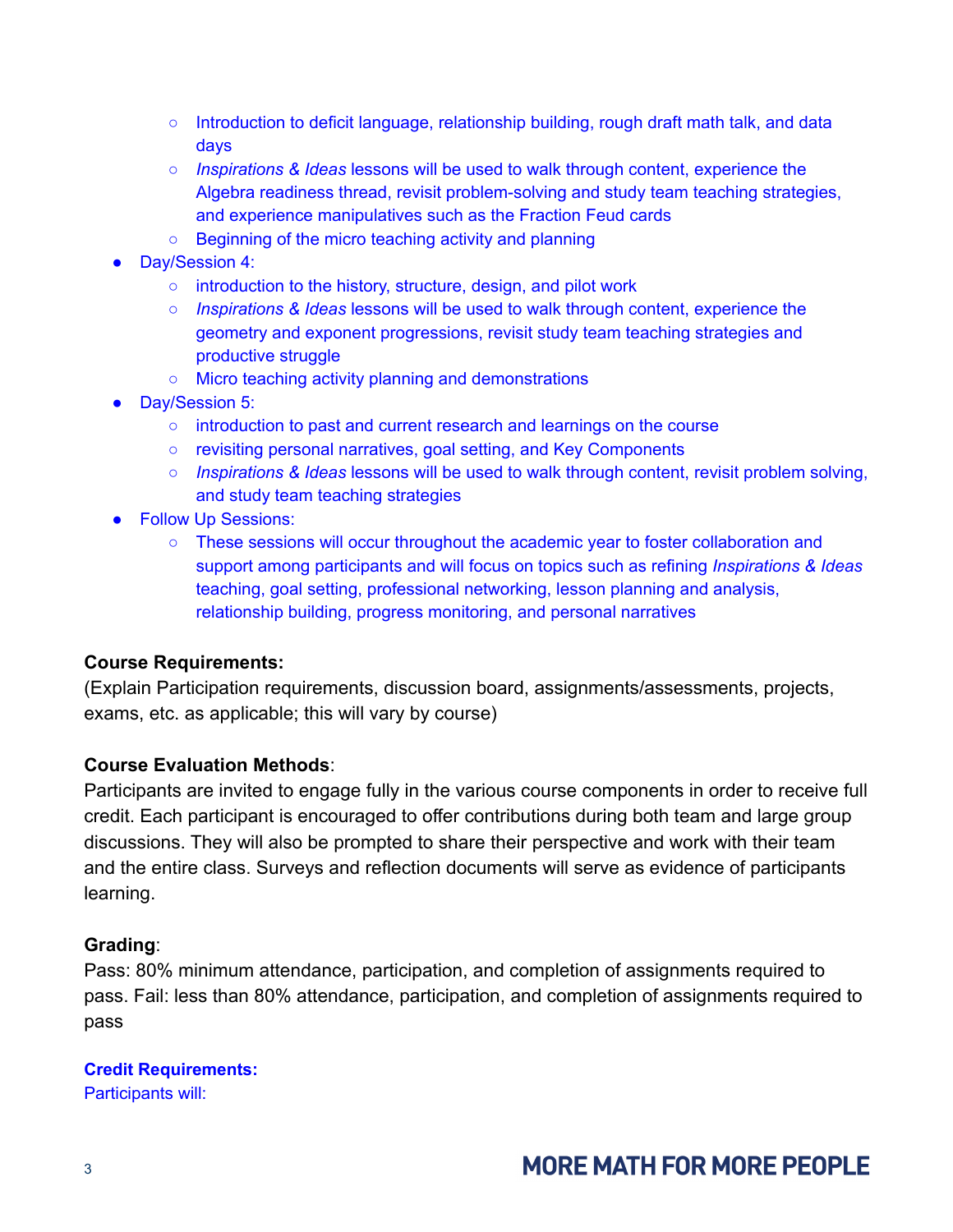• participate in and complete all professional learning sessions and activities as outlined below including readings, discussions, reflection assignments, and assessments related to the primary learning outcomes.

### **Grading Criteria:**

Final grade calculation will be pass/fail based on participation and attendance. (Grades are Credit/No Credit (CR or NC). Letter grades are not issued. The instructor(s) will give participants feedback about their performance throughout the course.

## **Attendance and Participation**:

CPM believes in mastery over time. To maximize learning opportunities and attain each of the session outcomes, we strongly encourage regular attendance and full engagement during instruction. By actively participating in sessions, activities, and asynchronous virtual components, you help ensure that all members of the class benefit from the insights and experiences that each person brings. Specifically,

- Attendance is required to at least 80% of all sessions to receive credit.
- Attendance is recorded through the [Professional Learning](https://professionallearning.cpm.org) Portal; participants must confirm their attendance with the code provided at the end of each session. If participants neglect to do this, their attendance cannot be changed in the future and it will be tracked as an absence.

**Virtual:** Attendance is not automatically tracked from participation in the portal; participants must confirm their attendance with the code to receive credit. Participants' cameras are expected to be turned on during breakout sessions. Virtual sessions are interactive; participants will need to "be here" for the sessions, not just logged into the sessions. If participants are not actively participating, they may be asked to leave.

Participation codes for attendance are given at the end of each session. Should participants be tardy or need to leave early for any reason, participants need to speak with the CPM session facilitator. It is CPM's guidance that the participant needs to attend at least 80% of the session to receive credit. However, participant attendance codes may be given at the session facilitator's discretion.

Attendance can be checked through the Professional [Learning Portal](https://professionallearning.cpm.org/).

**For Academic Integrity and Code of Conduct information please see the CPM Student Handbook.**

# **Feedback**:

At the end of each course, students are encouraged to complete an end-of-course survey. These surveys are anonymous, so students can submit suggestions and feedback freely.